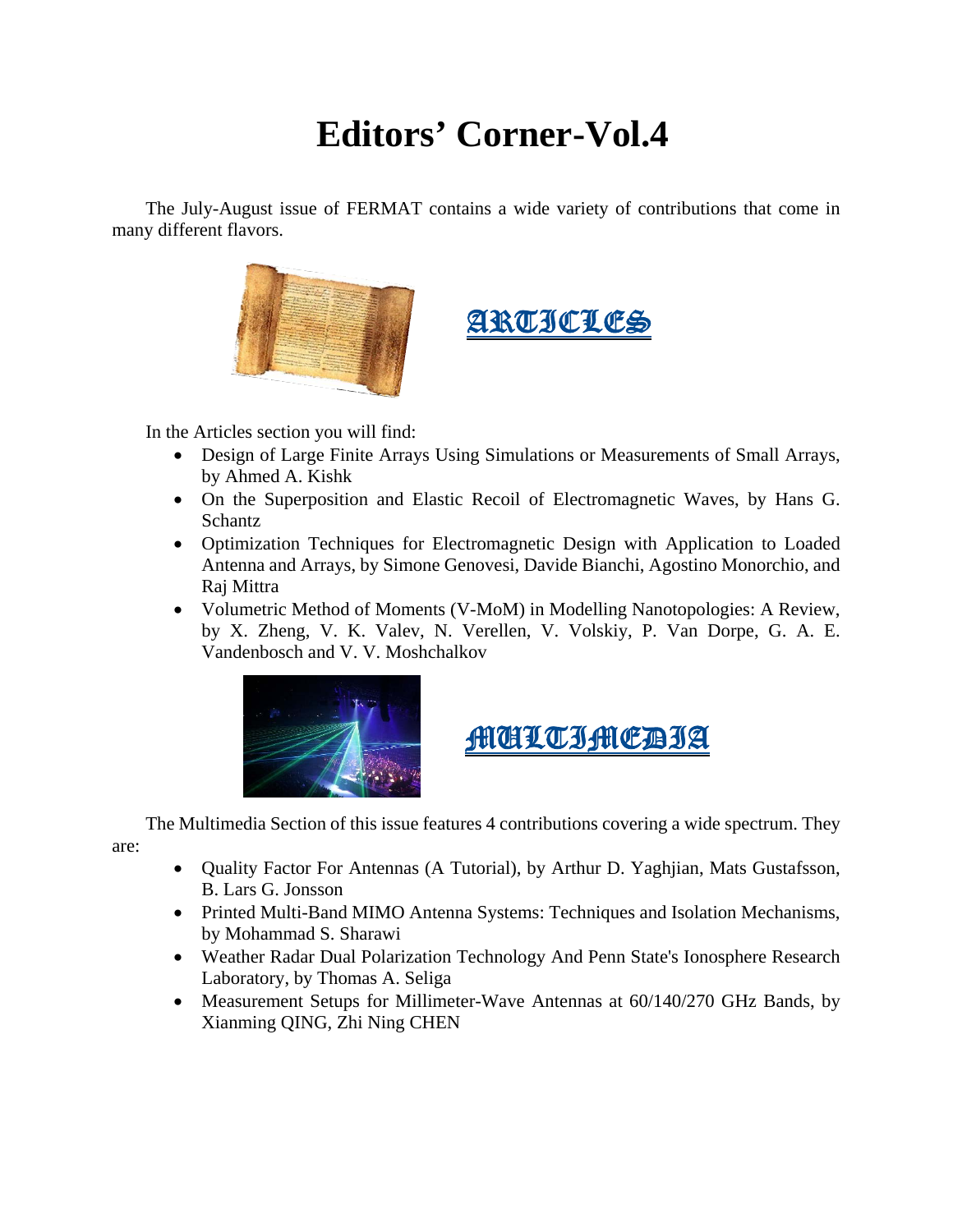

Moving on to the News & Views section, this issue of FERMAT salutes one of the giants --none other than Roger F. Harrington. Here you will also find:

- How it all began, and a walk-through its history—ElectroScience Laboratory-The Ohio State University, by John L. Volakis
- Women in Engineering: Hélène Roussel 's Autobiography
- Comprehensive Electromagnetic Solutions—FEKO



## **fORUM**

Next, in the Forum section, you will find an informative article on Engineering Experience and Philosophy by Mohsen Kavehrad.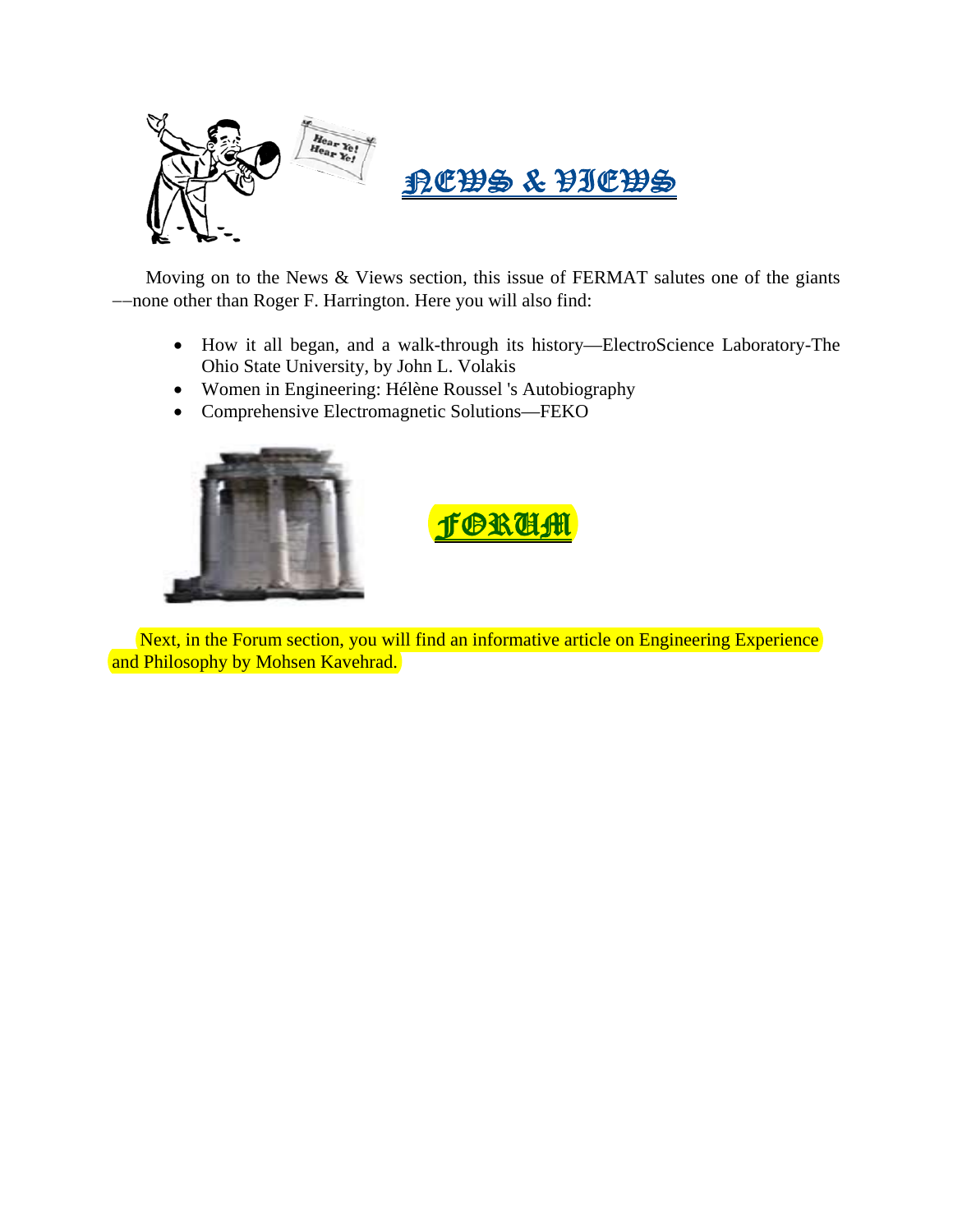## **Engineering Experience and Philosophy**

[Prof. Mohsen Kavehrad](http://cictr.ee.psu.edu/facstaff/kavehrad/index.html) W. L. Weiss Chair Professor of Electrical Engineering and Director of the Center for Information and Communications Technology Research [\(CICTR](http://cictr.ee.psu.edu/) The Pennsylvania State University 229 EE-West University Park, PA. 16802-2705 USA Phone: (814) 865-7179 Fax: (814) 863-2247 e-mail: mkavehrad@psu.edu

My research interests center on areas of technologies, systems, and network architectures that enable the vision of the information age. I intend to concentrate my research efforts on interdisciplinary topics. An important aspect of my research activities has been technology transfer. I have deliberately sought research topics with an eye towards applications.

The need for new approaches to engineering education is widely understood. Indeed, it is no wonder that engineering attracts a declining share of our brightest young people. Electrical engineering, with a deserved reputation as a difficult, overly mathematical, and often obtuse course of study, is a prime candidate for innovation and reform.

I began my research career at the Fairchild Industries (Now Orbital) in Germantown-Maryland working on NASA spacecraft communications systems and subsystems designs in 1977. Following my work at GTE Laboratories, and the Old Bell Laboratories, when AT&T was a monopoly, I had the opportunity to work with Nobel Prize winners like Dr. Robert W. Wilson at Crawford-Hill Bell Laboratories in New Jersey. Crawford-Hill is a historical site known for the measurement of the Big Bang noise, which had been discovered in theory by a Princeton University professor. I co-authored papers and patents with many of the scientists at these work places.

Over time, I have concentrated my research efforts in industry and academia to take after the Old Bell Laboratories model: "Good engineering research is what makes people change the way they conduct their lives." Good examples are the Integrated Circuits (ICs), the Internet or Lasers, all introduced in 1970's.

I witnessed the birth of Internet as a PhD student in the 1970s; my term project in a course on Computer Communications Networks at Brooklyn Polytechnic in New York was the Sabre Network - the very first commercial airline reservation packet-switched computer network using IBM computers. Sabre Network had been launched by American Airlines.

When George Heilmeier was the director of ARPA in the mid-1970s, he had a standard set of questions he expected every proposal for a new research program to answer. These have been called the Heilmeier Catechism. It's a good exercise to answer these questions for an individual research project, too, both for yourself and as a way to convey to others what you hope to accomplish. So here they are: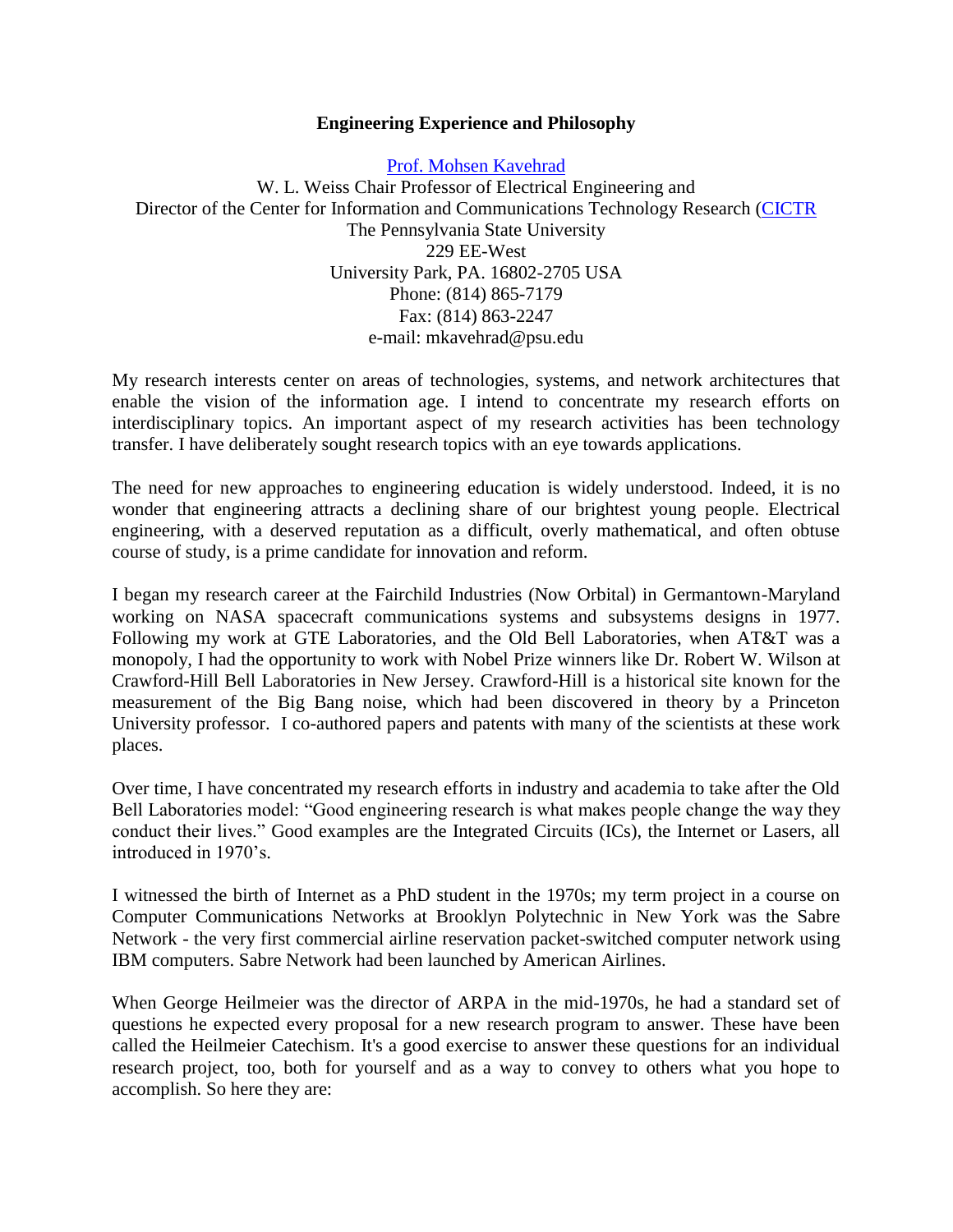- *What is the problem, why is it hard?*
- *How is it solved today?*
- *What is the new technical idea; why can we succeed now?*
- *What is the impact if successful?*
- *How will the program be organized?*
- *How will intermediate results be generated?*
- *How will you measure progress?*
- *What will it cost?*

There are other views on how to measure "Good Engineering" research. George Bernard Shaw said: ''*The reasonable person adapts oneself to the world; the unreasonable person persists to adapt the world to oneself. Therefore, all progress depends on the unreasonable.''*

Engineering research is a chaotic, nonlinear, unreasonable process that requires creativity, persistence, and the ability to innovate.

I appreciate the views of Claude E. Shannon, the father of Information Theory field who had some good ideas on how to identify good researchers: "*A very small percentage of the population produces the greatest proportion of the important ideas. This is akin to an idea presented by an English mathematician, Turing, that the human brain is something like a piece of uranium. The human brain, if it is below the critical lap and you shoot one neutron into it, additional more would be produced by impact. It leads to an extremely explosive of the issue; increase the size of the uranium. Turing says this is something like ideas in the human brain. There are some people if you shoot one idea into the brain, you will get a half an idea out. There are other people who are beyond this point at which they produce two ideas for each idea sent in. I think, for example, that anyone will agree that Isaac Newton would be among the exceptional ones. When you think that at the age of 25 he had produced enough science, physics and mathematics to make 10 or 20 men famous - he produced binomial theorem, differential and integral calculus, laws of gravitation, laws of motion, decomposition of white light, and so on. Now, what is it that elevates one up to such a level? What are the basic requirements?* 

*I think we could mention three things that are fairly necessary for scientific research or for any sort of inventing or mathematics or physics or anything along that line.*

- *1. Training and experience. You don't expect a lawyer, however bright he may be, to give you a new theory of physics or mathematics or engineering.*
- *2. Certain amount of intelligence or talent. In other words, you have to have an IQ that is fairly high to do good research work. I don't think that there is any good engineer or scientist that can get along on an IQ of 100, which is the average for human beings. In other words, he has to have an IQ higher than that. Intelligence is a matter of heredity.*
- **3.** *This is the one that makes an Einstein or an Isaac Newton. We will call it motivation. In other words, you have to have some kind of a drive, some kind of a desire to find out the answer, a desire to find out what makes things tick. If you don't have that, you may have*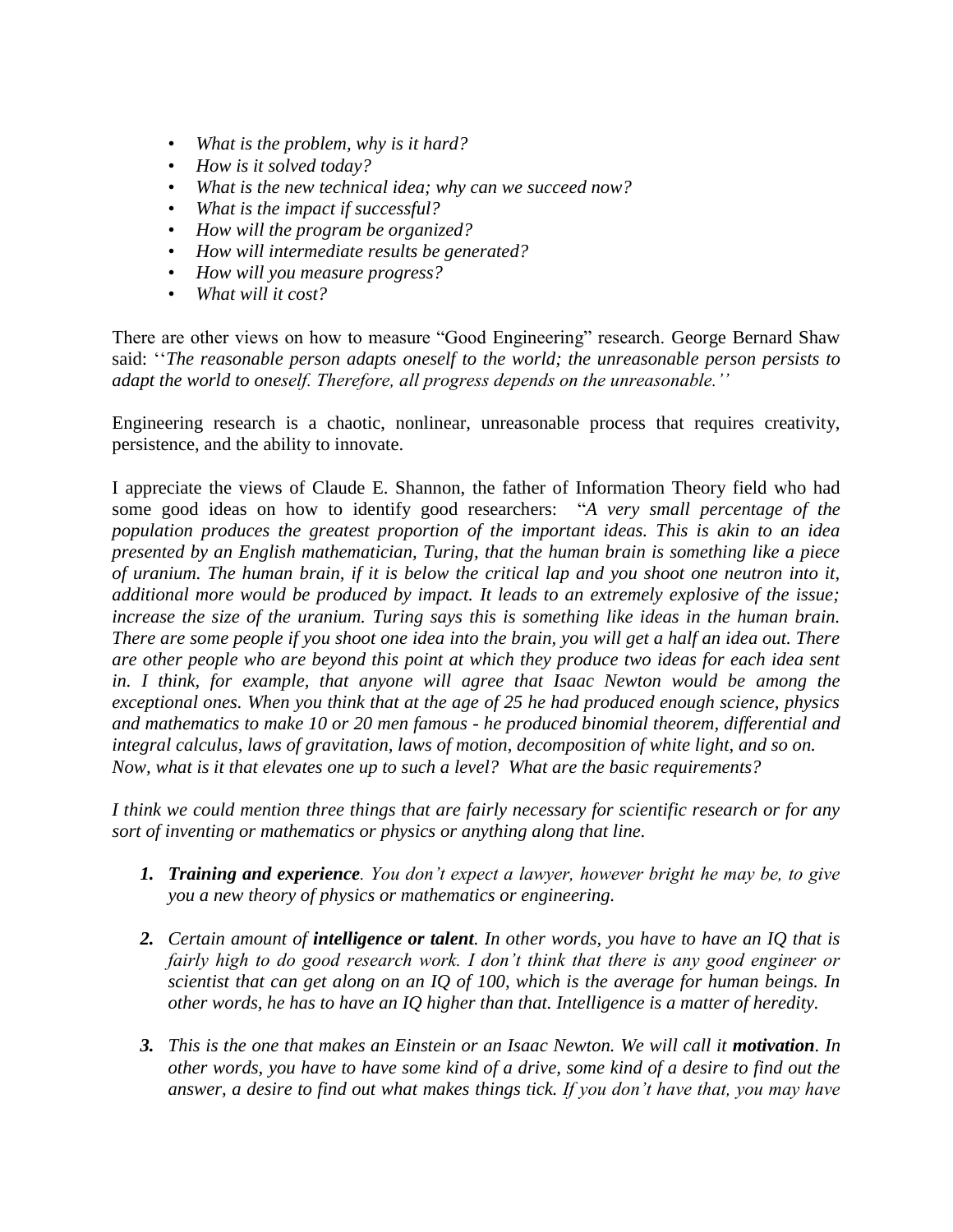*all the training and intelligence in the world, but you don't have questions and you just won't find answers. It is a matter of probably temperament; that is, it is likely a matter of early training, early childhood experiences, whether you will motivate in the direction of scientific research. I think that at a superficial level, it is a blended use of several things. This is not any attempt at a deep analysis at all, but my feeling is that a good scientist has a great deal of what we can call curiosity."*

Everyone is born with varying degrees of these necessary characteristics, but I think it is possible to encourage and further develop these characteristics in new researchers by the suggestions made below:

Don't believe everything you read (critical evaluation).

''If I had thought about it, I wouldn't have done the experiment. The literature was full of examples that said you can't do this.'' Spencer Silver on the work that led to the unique adhesives for 3M ''Post-It'' Notepads.

 Have many fundamental measurement tools (avoid: solution in search of problems). ''If the only tool you have is a hammer, every problem begins to look like a nail.'' – Unknown

 Practice through real research - - - He who performs not practical work nor makes experiments will never attain mastery in the field.

''A lecture is the process of transferring information from the notes of the instructor to the notes of the student without going through the mind of either.'' - Anonymous

 Encourage concentration in the field of research … inspiration requires perspiration. ''Even if you are on the right track, you'll get run over if you just sit there.'' - Will Rogers

- Think and use good engineering judgment: learn how to create good things over a limited time period with a limited source of funding, as the real world out there works this way !
- ''We haven't much money so we must use our brains.'' Lord Rutherford, Cavendish Laboratory
	- Don't rush to judgment new ideas are very fragile.

''The concept is interesting and well-formed, but in order to earn better than a "C" the idea must be feasible.'' A Yale University management professor in response to Fred Smith's paper proposing reliable overnight delivery service …… Smith went on to found FedEx Corp.

IEEE [1] has issued guidelines for assessing the impact of research articles. In particular, the two paragraphs below are notable:

*"Some employers are using a single bibliometric indicator of a journalthe [Thomson Reuters](http://thomsonreuters.com/journal-citation-reports/)  [Impact Factor](http://thomsonreuters.com/journal-citation-reports/) (IF)as a gauge for evaluating each individual paper published in the journal and of the researchers who authored it. Setti points out that the IF was not designed for that purpose. In fact, it was introduced to help librarians decide whether to renew journal subscriptions".*

*"Currently, the IF of individual publications is being misused, Setti says, when it alone is*